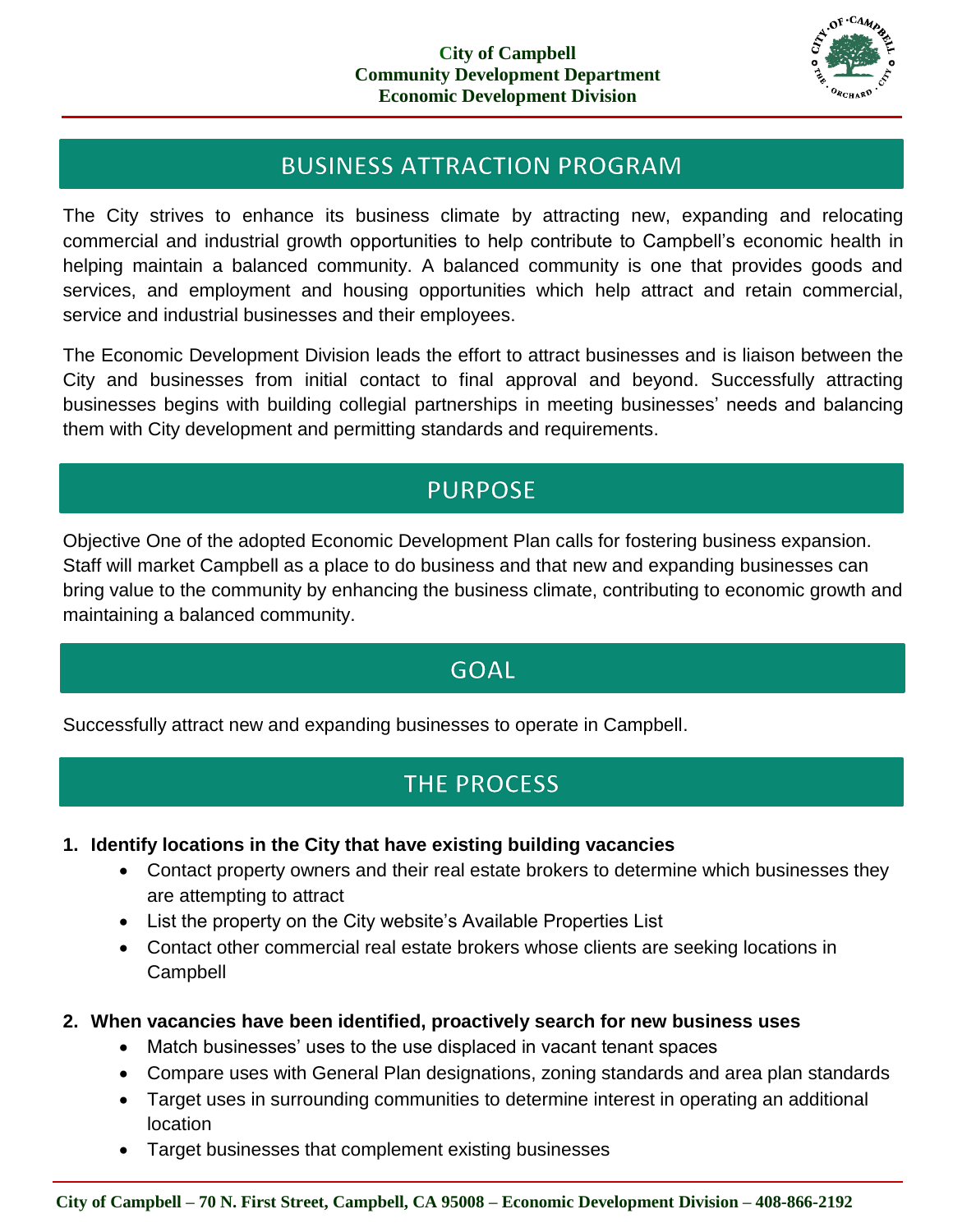

• Perform site selection assistance and connect businesses with brokers and property owners of prospective locations

## **3. Follow ICSC, GoBiz, and SVEDA business opportunity announcements**

- Reach out to brokers who are actively searching sites for businesses
- Site announcements shall be thoroughly reviewed to determine a fit with Campbell

## **4. Provide Concierge Assistance**

- Provide site specific data on prospective target area
	- oAccess provided by existing public transportation, street and highway infrastructure
	- oTraffic counts on adjacent streets and arterial thoroughfares and highways
	- o Customer demographics
	- o Population and population demographics within targeted area (e.g. household income, spendable income)
	- o Major employers and institutions
	- oTraffic generators (i.e. amenities, features other retailers that bring people to the target area
	- oAvailable incentives-financial or otherwise
	- $\circ$  Other community-specific information that might attract business
- Inform businesses about regulatory requirements
	- oADA o CEQA oPG&E o San Jose Water Company
	-
	- oParking oWest Valley Sanitation District
- Facilitate permitting, entitlement and licensing processes, requirements and timelines
- Explain other services the City can provide to help businesses grow
	- o Expedite review of permit applications
	- o Connection to additional resources
		- **EXEC** California Enterprise Development Authority (CEDA)
		- **Small Business Development Center**
		- SCORE

## **5. Promote Business Recognition Program**

- Inform prospective businesses of the City's appreciation of business in general and how they can bring value to the community and contribute to its economic growth
- Recognize business for achievements, economic success and contributions to the community